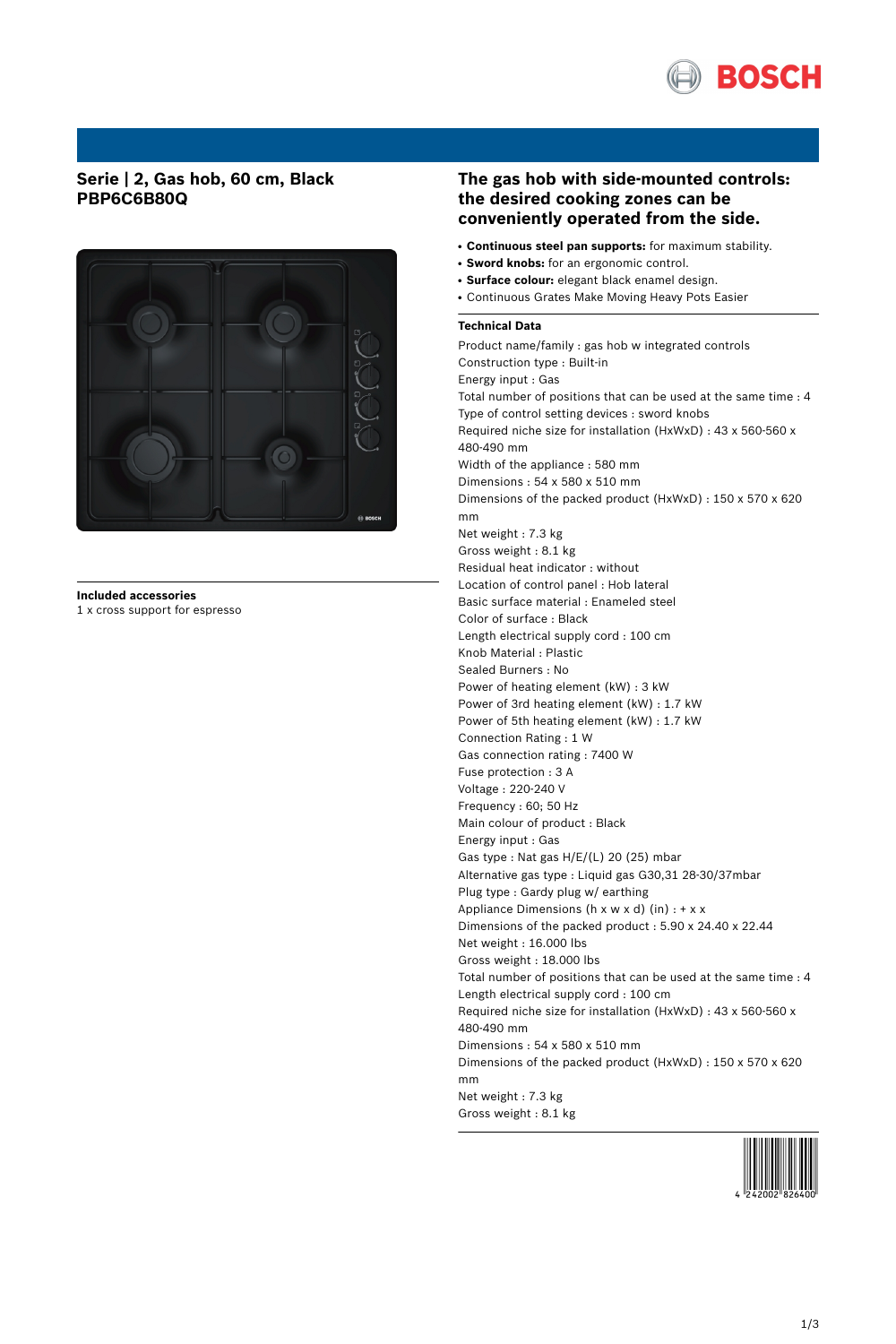

**Serie | 2, Gas hob, 60 cm, Black PBP6C6B80Q**

**The gas hob with side-mounted controls: the desired cooking zones can be conveniently operated from the side.**

- <sup>4</sup> gas burners
- <sup>1</sup> rapid, <sup>2</sup> standard, <sup>1</sup> economy burner
- Front left: Rapid burner up to <sup>3</sup> KW (depending on gas type)
- Rear left: Standard burner up to 1.7 KW (depending on gas type)
- Rear right: Standard burner up to 1.7 KW (depending on gas type)
- Front right: Economy burner up to <sup>1</sup> KW (depending on gas type)
- 1 Hand ignition
- Flame failure safety device
- Steel continuous pan supports
- Connecting cable <sup>1</sup> <sup>m</sup> with Schuko plug
- Preset for natural gas (20mbar)
- Liquid gas nozzles (28-30/37mbar) included